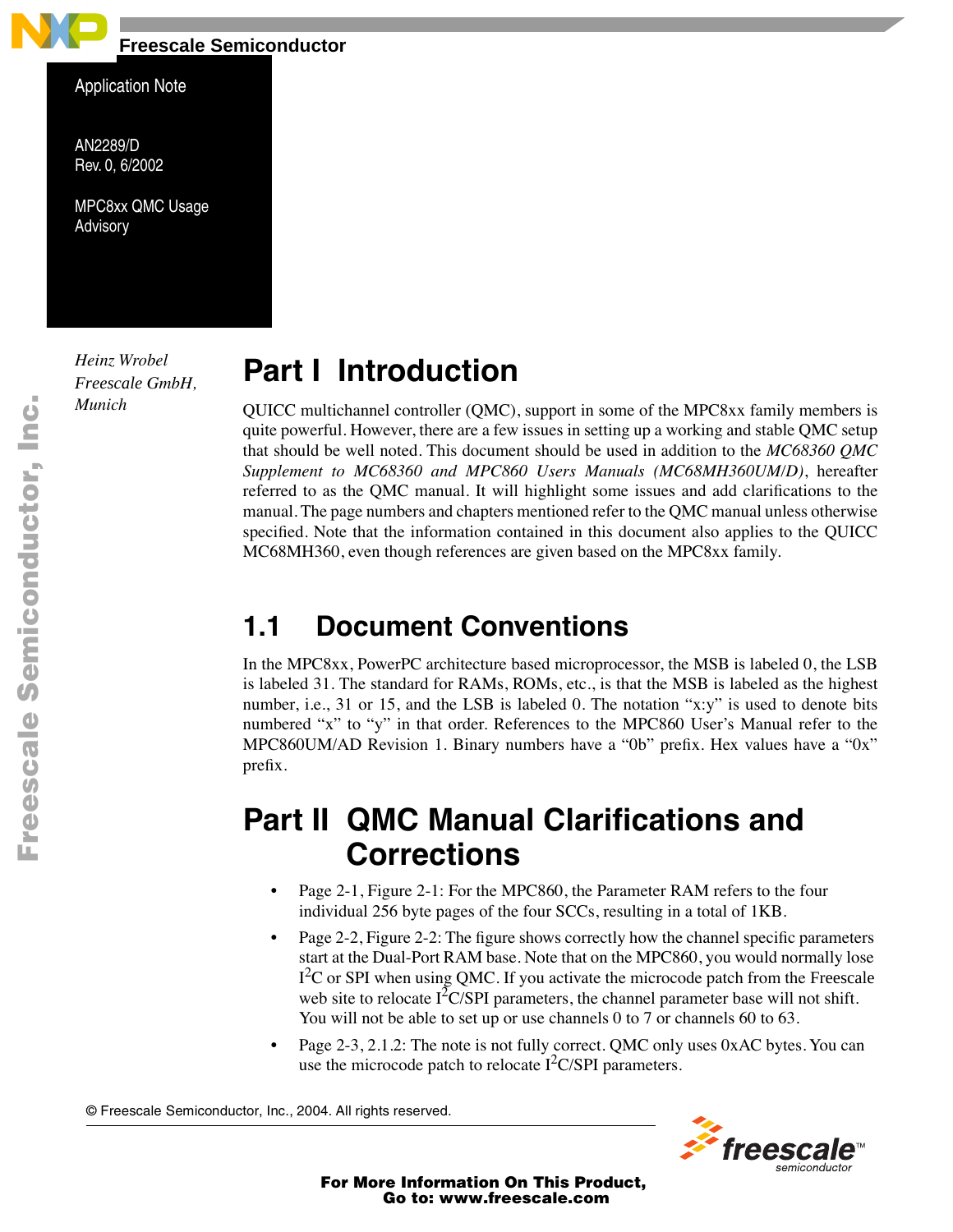### **Document Conventions**



- Page 2-6, Table 2-1: The description for GRFTHR does not recommend a value. You should normally set it to 1 (one) to get an interrupt per frame received.
- Page 2-18, Figure 2-9: Where the interrupt table entry is shown, bit 4 should be included in the description of the channel number field.
- Page 2-22, Table 2-11: Note the description of how to use the POL bit. Be careful to follow it.
- Page 3-1, Figure 3-1: On the MPC8xx, 64 channels are supported. The channel number actually starts at bit 8.
- Page 3-2, 3.2: The STOP RECEIVE command is immediate. It will stop the channel right away and in effect freeze activity on this channel. It will not wait for a frame reception to be finished. As the current buffer descriptor can remain open if a reception was in progress, you can get errors on this buffer once you restart reception again. When restarting, set ZDSTATE first and RSTATE afterwards.
- Page 4-2, Chapter 4: **The NOTE is very important** but not completely correct. After you have handled a table entry you must make sure to clear **everything** but the wrap bit. Do not just clear the interrupt bits or you may confuse your own software with incorrect channel interrupts.
- Page 4-2, 4.1: The fourth paragraph is misleading, stating "the CPM crashes due to an overload of serial data". The CPM does not crash in the common sense of the word. Rather, it loses track of the mapping of serial data to QMC channels, so it has to cause a global error and halt QMC activity until the user software intervenes. Note that a problem like this typically indicates a very basic performance related design problem. Note well that latency is very important. Overloading of the QMC via the serial line should not occur if you follow the guidelines in chapter 8 about QMC performance.
- Page 4-4, Figure 4-2, Table 4-1. Page 4-5, Figure 4-3: In the MPC8xx family, the bits are not 0 to 7, but 8 to 15. The event information is contained in the lower byte of the SCC event and mask registers.
- Page 4-4, Table 4-1: The IQOV description has a very cryptic last paragraph. This bit should be cleared immediately after reading the SCCE and recognizing this condition by writing a 1 to its location in the SCCE. If this condition occurs, the interrupt last received is lost. It does not overwrite the first entry that is still to be handled by the CPU. The GOV description should refer to an overrun in the SCC's receiver, as it doesn't make sense on the transmitter.
- Page 4-5, Figure 4-4: The channel number really starts already at bit 4 for the MPC8xx to reflect the 64 channel capability.
- Page 4-6, Table 4-2: Change the description of bits 4-9 to agree with the changes on the previous page concerning the 64 channel capability.
- Page 5-1, 5: Please note that the CPM "or's" the various status bits into the BD. You must clear all the status bits generated by the CPM before (re-)enabling the BD or you may confuse your own software with left over old status values.
- Page 5-4, 5.1: Please carefully note this page and the last paragraph to avoid overwritten memory beyond the end of a buffer. The documentation is not quite correct, though. The XTRA information shown in Figure 5-2 is written as 32 bit word. Under special, but quite possible circumstances the XTRA data shown in Figure 5-2 will be written four bytes furtther than indicated. This means that you **absolutely must** allocate MRBLR+8 bytes for each buffer area for

2 **MPC8xx QMC Usage Advisory**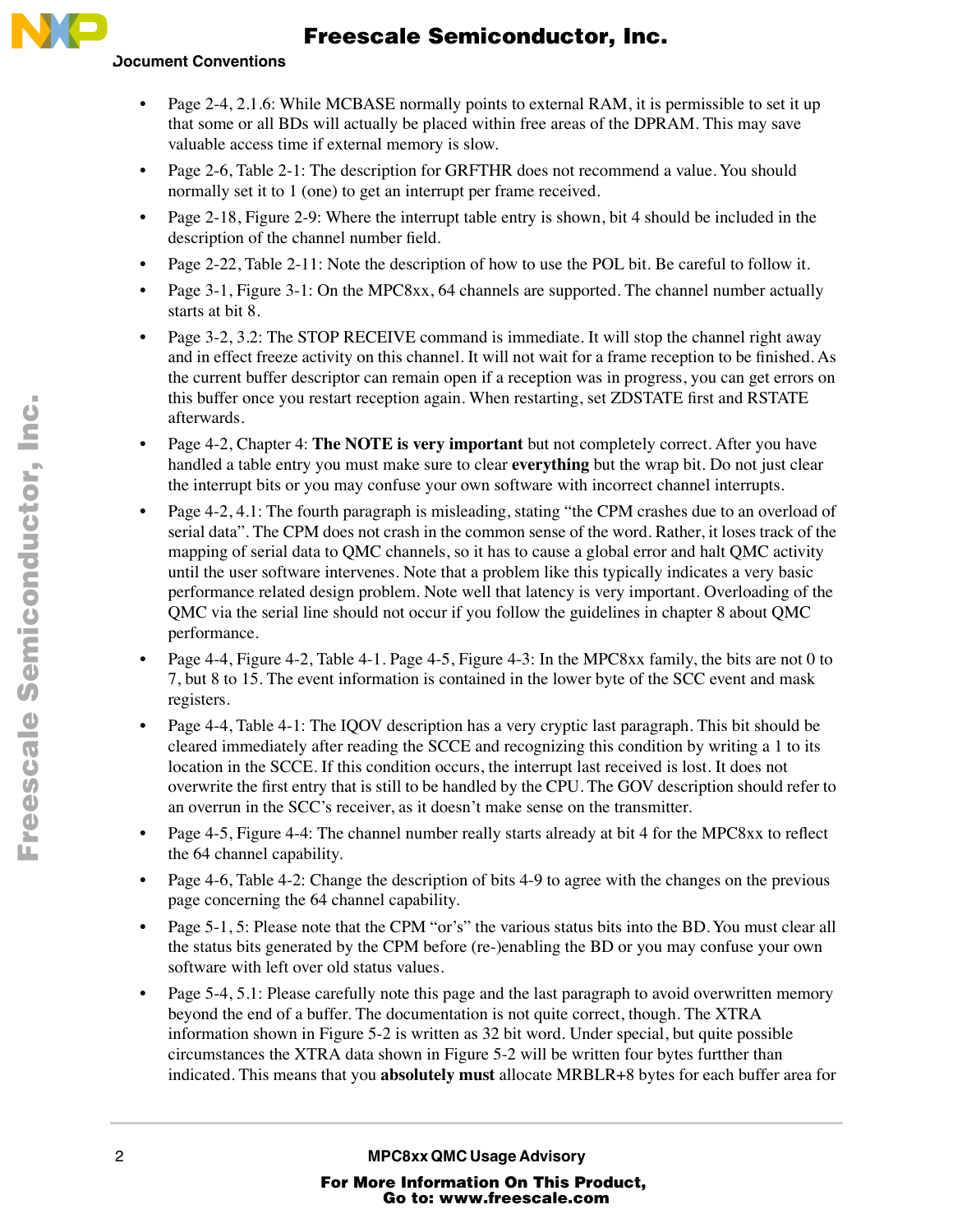

### **Document Conventions**

QMC. Again, you need to allocate **eight** extra bytes rather than only four as described in the manual to be safe. If you do not allocate the extra eight bytes, you risk that these memory area can be overwritten with XTRA info.

- Page 6-12, 6.2: The QMC examples contain a bad error. The TSA is enabled before the SI-RAM has been set up. Ensure the correct order is used in your code.
- Page 9-2, 9.2: The first paragraph is not quite correct. It is not possible to route a single timeslot to all four SCCs as shown in Figure 9-1. A timeslot can only be routed to one SCC by one TSA. To route a single timeslot to two SCCs at the same time, you have to connect both TSAs to the same TDM line and set up separate mappings for this timeslot. This allows you to do subchanneling for at most two channels by using two SCCs. Note that as of this writing, the MSC microcode is available for sale and documentation can be found on the Freescale webpage. Please contact your Freescale representative for more information.

# **Part III Notes on QMC Interrupt Handling**

The recommended method to handle interrupts by the QMC is to first read in the SCCE register. Write back immediately all the bits that you recognize and handle. This clears the respective interrupt events. It is, e.g., incorrect to first handle all the new interrupt table entries and clear GINT afterwards. To avoid deadlocks in your software, you must clear the recognized interrupt bits in the SCCE before actually handling the interrupt entries. Clear only the bits that you handle. Never clear bits for events in the SCCE that you don't handle. This facilitates debugging.

When you get a new GINT event, you should always handle all the new entries in the queue, not just a single one. After handling an entry, make sure that the entry is completely cleared out with the exception of the Wrap bit. Any entry that does not have the Valid bit set must be completely cleared out, including the channel number. If you don't clear out all the entries on startup or after handling them, these bits will confuse your software when the entry is used again. QMC will only OR in new bits and numbers. It will not overwrite and clear bits that were set previously.

# **Part IV Notes on QMC Performance and SCC Usage**

### **NOTE**

The information in this chapter is for your information only to illustrate why the QMC behaves in a certain way. Freescale can not recommend that you base actual designs on this information as there are various subtle things that can go wrong if the QMC is used in "creative" ways. So be careful what you do with the knowledge outlined below.

On a 50 MHz 860, QMC is rated for a total of 4.1 Mbps of traffic to be distributed over 64 channels. As a general hint, QMC is best used when each 8 bit timeslot handled by an SCC represents 64 Kbps. To further reduce peak load, spreading the QMC load over two SCCs is recommended as described in chapter 2.3 of the manual to make use of SCC FIFOs to avoid bursts of data to be handled by the CPM. Note that, due to its larger FIFO size and implementation as described below, SCC1 alone performs better in borderline conditions than both SCC2 and SCC3 would perform in a spreaded setup. So in general, SCC1 would be first choice for QMC, and spreading load over the other SCCs would be second choice.

**MPC8xx QMC Usage Advisory** 3

For More Information On This Product, Go to: www.freescale.com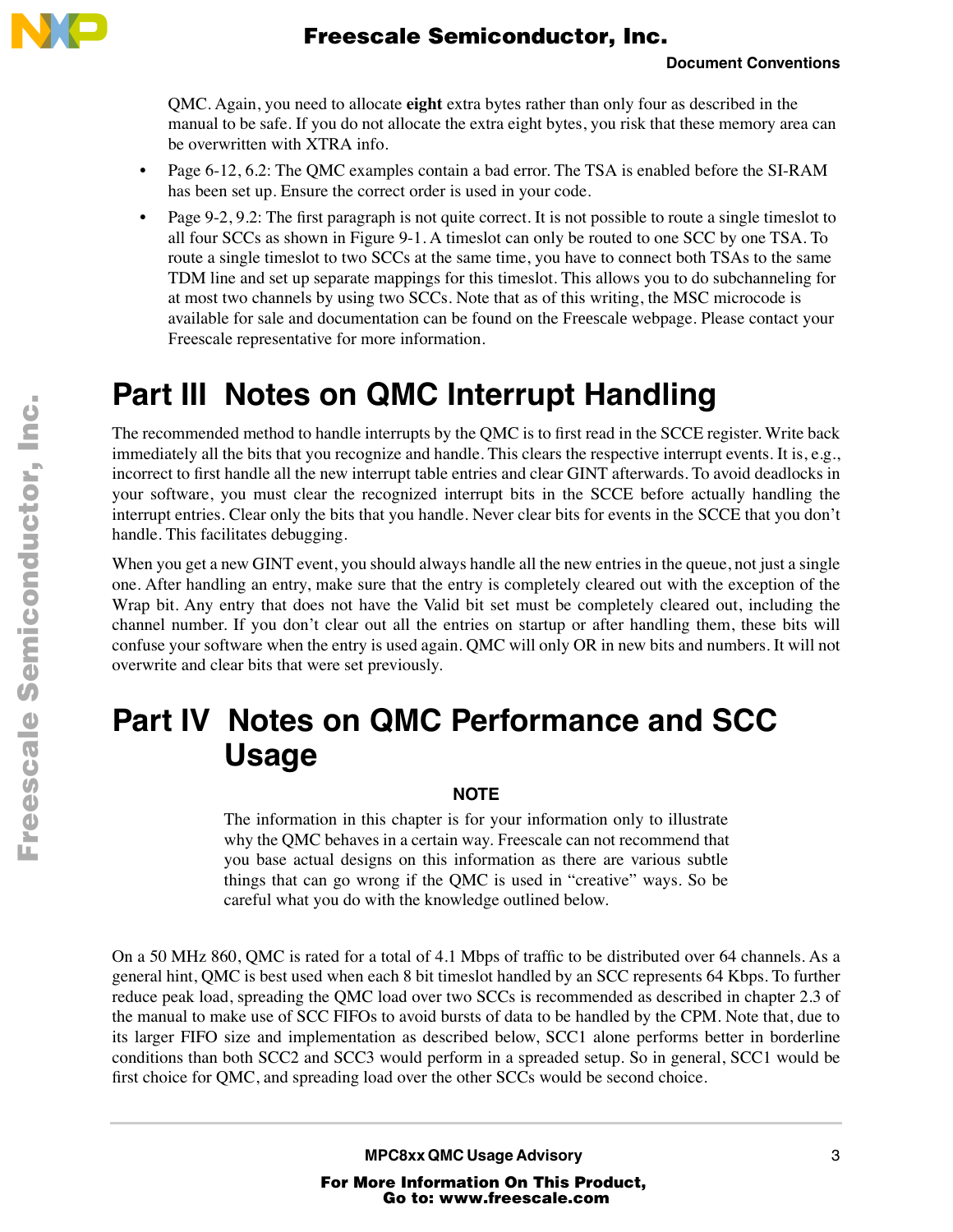

### **Document Conventions**

With the current implementation of the 860 it is possible, but **definitely not** recommended, to exceed the 4.1Mbps line rate with certain restrictions if, on average, the data rate from the TSA to the SCC does not exceed the upper performance limit for QMC. If you plan to do this anyway, you should definitely contact your Freescale support before proceeding. This can be achieved by having "burst" data to the SCCs or by spreading out single TSA timeslot routing to have silent times for the SCC to get the required average rate. The SCC FIFOs will take up the data bursts and leave the QMC microcode in the CPM time to actually process the data. Note however, that you **can not** simply take the FIFO size and assume that data bursts of that size will be handled correctly. There are two FIFOs per SCC to take into account. The RX FIFO could theoretically be filled completely with a burst of data if enough silence follows to have the microcode process the data in the FIFO. The TX FIFO, however, must be treated very carefully.

The microcode must always be able to fill data, flags, or idles into the TX FIFO so that there is no FIFO underrun when the FIFO contents are put on the line via the TSA. You can consider the maximum QMC bit rate performance to be the possible fill rate of the TX FIFO by the microcode. One additional issue is that there can be a certain delay of >8 CPU clocks from the start of the microcode until the first data can be handled.

If the line rate exceeds the fill rate, you need to be aware of a feature in the QMC called "load balancing". Certain operations in the QMC, like opening BDs, may take a significant amount of time as can be seen in chapter 8.3 of the manual. These operations will only be started by the microcode if the TX FIFO is filled beyond a certain threshold. If it is not, the microcode will fill idles or flags instead into the FIFO as configured to keep the channel on the line alive. For the 32 byte FIFO in SCC1, this threshold is set at 16 bytes. For the other SCCs with 16 byte FIFO, the threshold is set at 12 bytes. If these thresholds are not exceeded, the QMC will not open TX BDs and you will only see idles/flags on the line.

The QMC works with 32 bit granularity when accessing the FIFO, i.e, it always reads or writes four bytes at a time internally. This granularity is important when thinking about the thresholds. This means that for SCC1 you could theoretically have a burst of 16 bytes length and for the other SCCs a burst of 3 bytes going out to the TSA. Another few bytes would already empty the TX FIFO to the threshold. On the other hand, the microcode will already start to process data after the initial startup while the FIFO data goes. With the microcode start up delay taken into account, this means that, e.g., for a 25MHz CPU and 8Mbps line rate, anything beyond 3 bytes burst on SCC2-4 would not work as expected. On SCC1, there is enough time for the microcode to start data processing in the background for larger bursts. The internal CPM priority handling and execution times mean that you should leave a healthy margin above the thresholds to make sure that the TX side will work and open BDs as you expect it to. Always remember that handling data bursts is not specified in the QMC manual. Freescale does not support this way of operating QMC.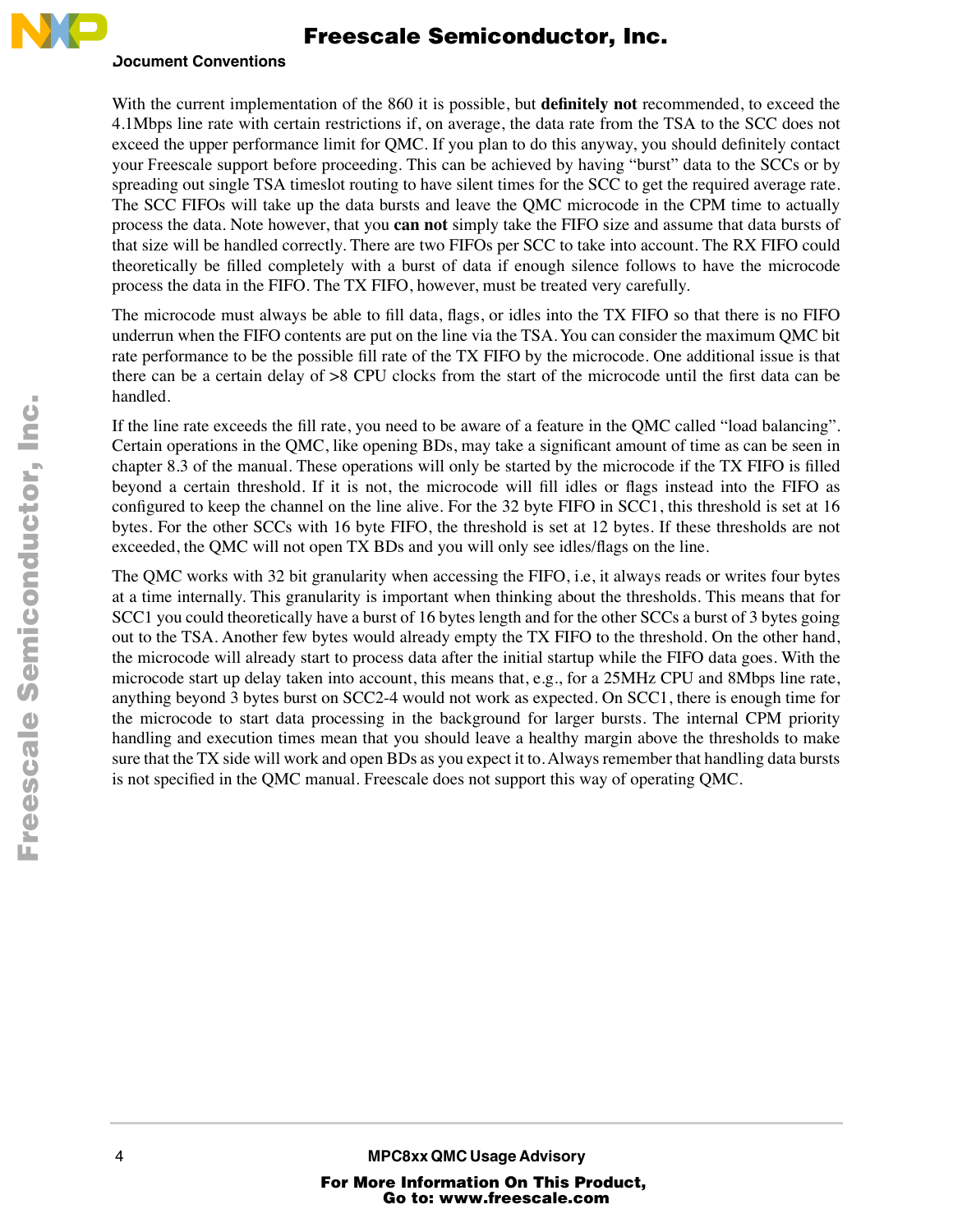

**Document Conventions**

# **Part V Document Revision History**

**Table 1. Document Revision History**

| Rev. No. | <b>Substantive Change(s)</b> |
|----------|------------------------------|
|          | Initial release.             |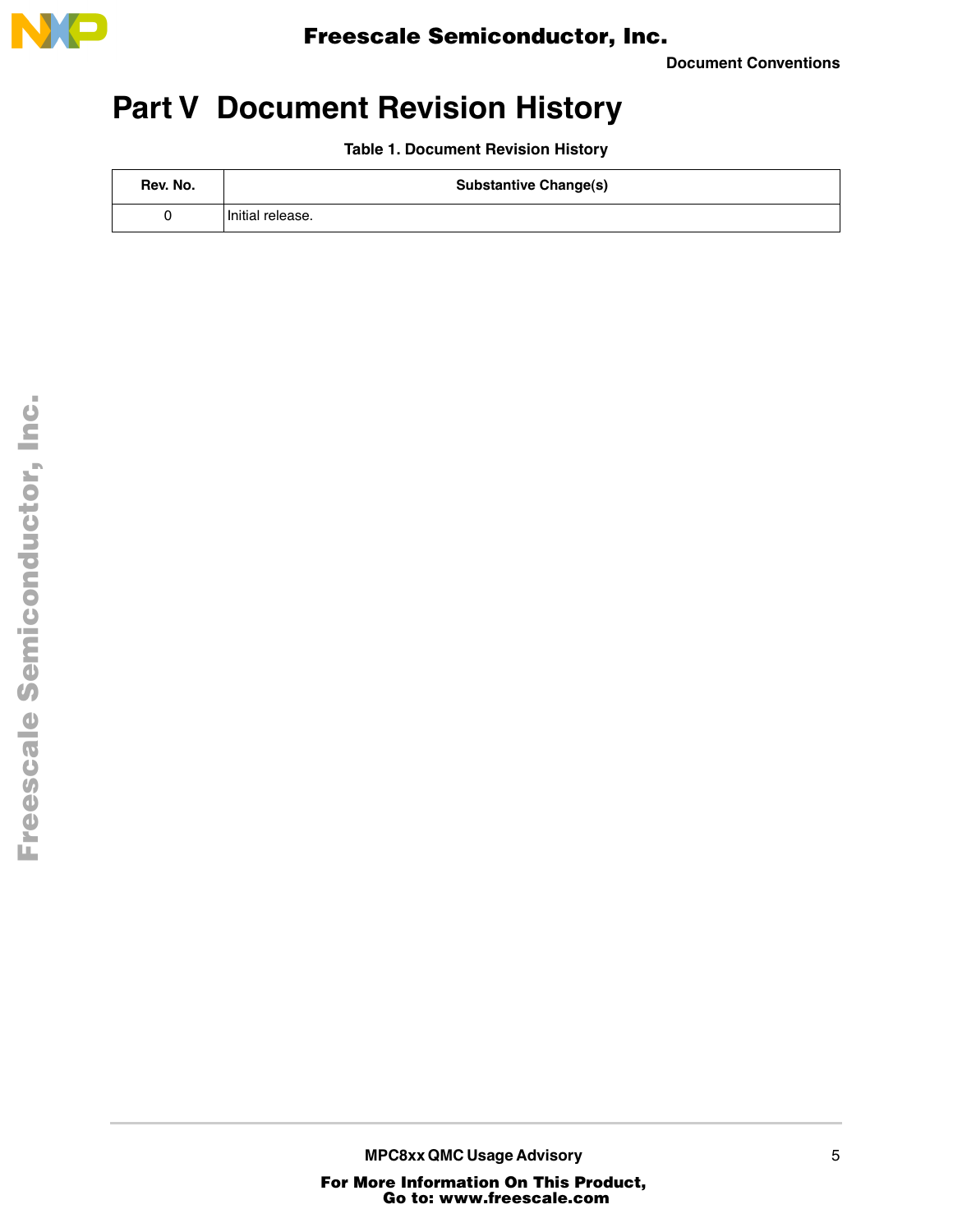

**THIS PAGE INTENTIONALLY LEFT BLANK**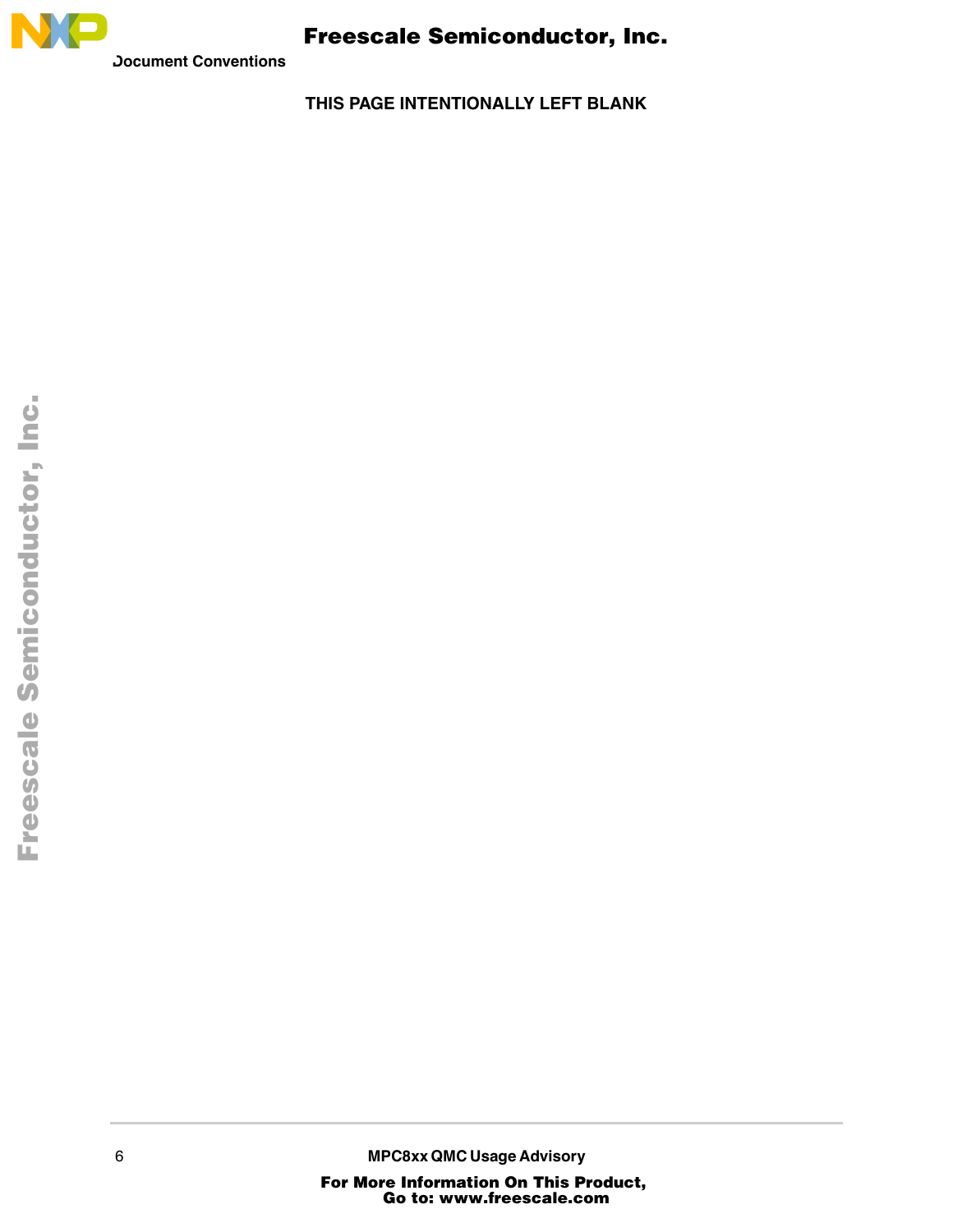

**Document Conventions**

**THIS PAGE INTENTIONALLY LEFT BLANK**

**MPC8xx QMC Usage Advisory** 7